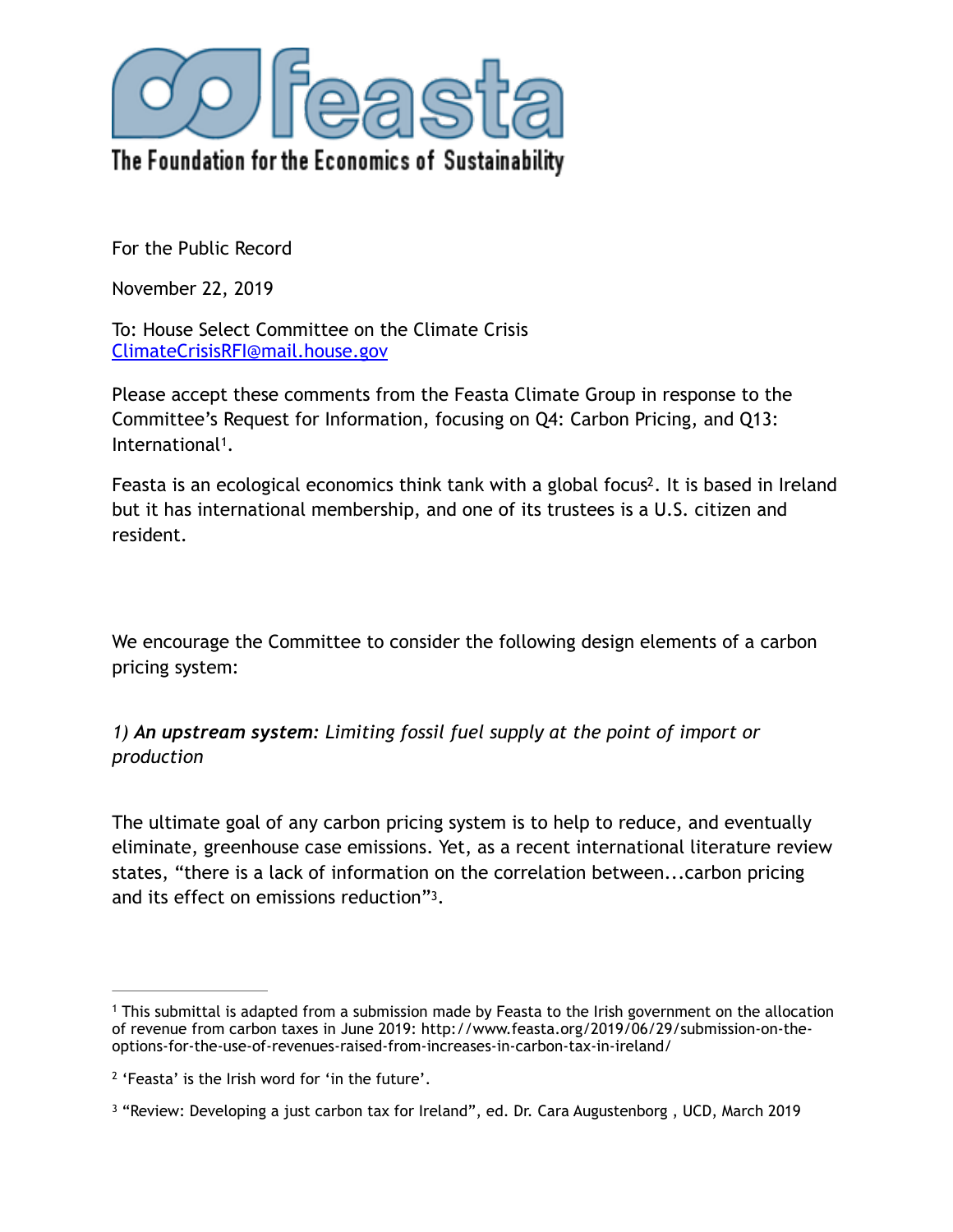Troublingly, such research as has been carried out indicates that a slump in the overall fossil fuel price can spur an increase in emissions even where there is a relatively high carbon tax; this occurred in British Columbia in recent years<sup>4</sup>[.](#page-1-0)

<span id="page-1-2"></span>One can attempt to offset the effects of a slump in fossil fuel price by increasing the carbon fee level, but this requires a certain amount of guesswork as to what level of price increase is likely to trigger the 'correct' emissions reduction, and would necessarily be reactive. Moreover, in a system that is purely price-based, wealthy climate change skeptics can continue to purchase and use as much fossil fuel as they wish, since they have the means to do so.

Some might argue that if all goes well, fossil fuel will eventually be priced out by renewables to the extent that, after a certain point, fossil fuel will simply no longer be in demand and there will therefore be no need to 'formally' eliminate its use. We are skeptical about this prediction because of the extremely important role that oil in particular plays in the U.S. and global economies. This is discussed further in section 5.

<span id="page-1-3"></span>Given the degree of risk we are facing with regard to the climate and the relatively short time-frame which we have in which to act - and the noticeable failure of any country so far (even Sweden<sup>[5](#page-1-1)</sup>) to actually achieve significant and lasting fossil-fuelderived emissions reductions - we therefore believe it vital to introduce a more direct policy instrument, namely, imposing a firm limit or cap on the introduction of fossil fuels to the economy.

The inclusion of a limit or cap on fossil fuel production has some similarities with the European Emissions Trading Scheme, but our proposal would be far easier to administer as it would be applied 'upstream', at the production end, and would avoid

<span id="page-1-0"></span>https://www.nytimes.com/2016/03/02/business/does-a-carbon-tax-work-ask-british- columbia.html [4](#page-1-2) Note the reference, about halfway through the article, to the effects of the oil price slump. Emissions in British Columbia have been trending upwards, albeit at a modest rate, since 2010: https:// www.theglobeandmail.com/canada/british-columbia/arti- cle-bcs-emissions-rising-figures-show-asactivists-point-finger-at/

<span id="page-1-1"></span><sup>&</sup>lt;sup>5</sup>While Sweden's carbon tax appears to have contributed to a reduction in emissions, this seems to derive from 'low hanging fruit' in the Swedish economy and would therefore be hard both to scale up within Sweden and to replicate elsewhere, as can be discerned from a careful reading of this paper: https://www.euki.de/wp-content/uploads/2018/09/fact-sheet-carbontax-se.pdf. Note in particular the paragraph beginning "even a high carbon tax can be ineffective at reducing emissions when abatement opportunities are very expensive," on pages 16-17. See also https://www.thelocal.se/ 20190227/swedens-road-traffic-emissions-increased-in-2018-after-years-of-steady-decline and an April 2019 Feasta podcast interview with Professor Clive Spash: https://soundcloud.com/user-589284216/ measuring-our-measurements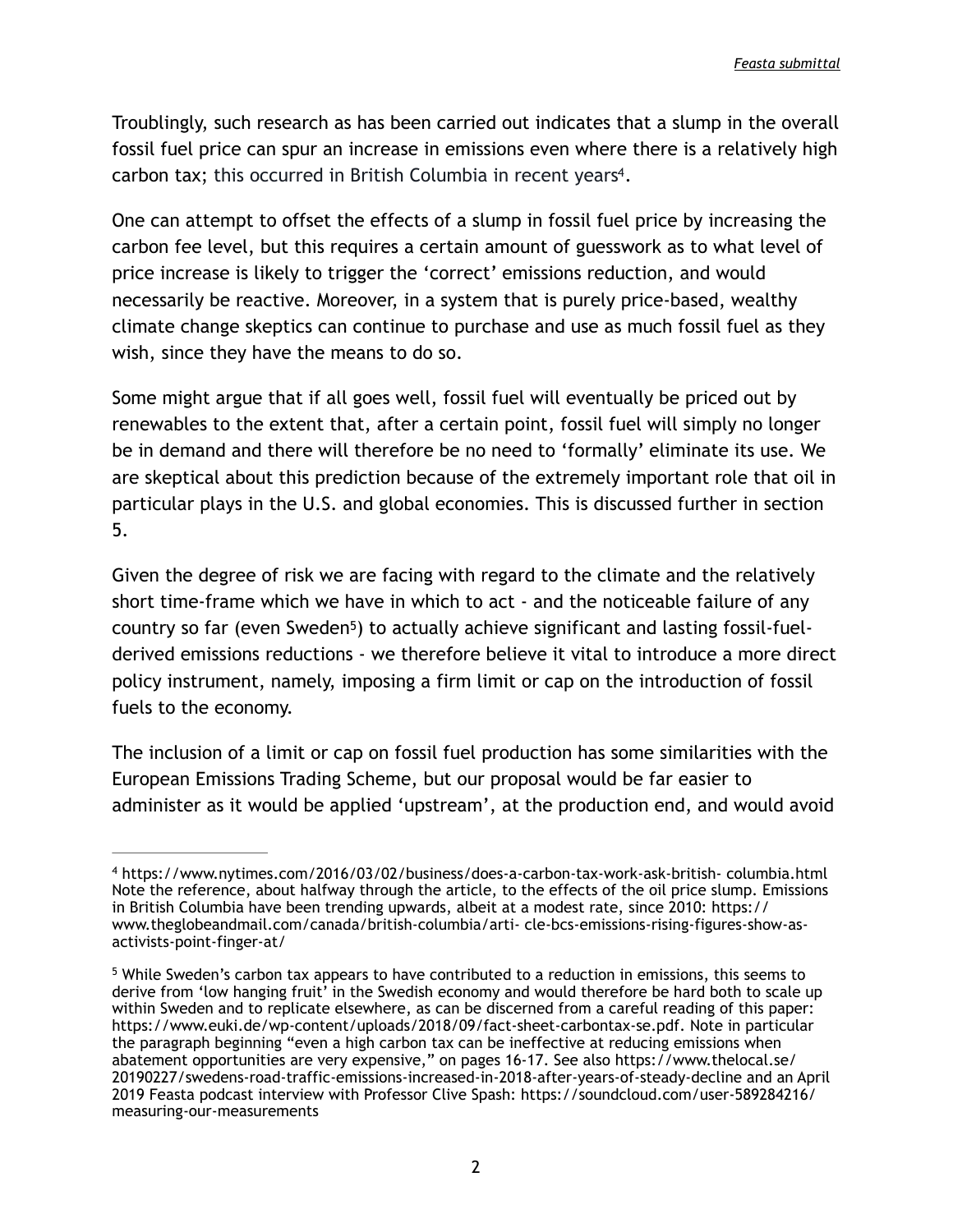many of the weaknesses of the ETS such as the latter's need to attempt to determine the 'correct' amounts of emissions that each sector can produce in ever-changing environmental and economic circumstances.

<span id="page-2-2"></span>Imposing an absolute limit on fossil fuel imports and production would thus help to guarantee that the vital goal of reducing and eventually eliminating emissions from fossil fuel would be met<sup>6</sup>[.](#page-2-0) It would not be administratively daunting, as most fossil fuel originates from a handful of producers and its production and/or importation is already well-monitored.

### *2. A fee-based permit system rather than a 'classic' tax*

In line with point 1 above, we advocate the adoption of a fee system that is based on the sale of permits to fossil fuel producers and importers. The quantity of permits available would be limited and would gradually diminish from year to year. The cost of permits could be determined by auction or by some other means if that was considered more appropriate.

This system would therefore price carbon, but as explained above, it would also lock in the gradual elimination of fossil fuel consumption over the next few decades.

Introducing a permit fee would ensure that price would still play an important role in the energy transition, but would not bear the entire responsibility for it. Such a fee could have a set or maximum price so as to prevent abrupt increases in fuel prices triggering severe economic volatility. (There may be circumstances - for example if there is high demand for fossil fuel and its market price increases abruptly - whereby the scheme would need to be extended into a rationing programme. This would be easier to introduce if the fossil fuel supply was already being capped.)

### *3) Return carbon fee revenues to households as a "climate dividend"*

<span id="page-2-3"></span>Evidence from existing carbon tax programmes and economic modelling suggests that per-capita allocations of carbon fee revenues would be the most rigorous and efficient way to smooth the energy transition for households and businesse[s7](#page-2-1). **S**uch an

<span id="page-2-0"></span> $6$ It would not prevent carbon leakage, but the aim would be to expand the programme to other countries so as to address this over time; scaling up would be relatively straightforward in comparison to most other carbon-reduction schemes.

<span id="page-2-1"></span> $\frac{7}{7}$  $\frac{7}{7}$  $\frac{7}{7}$ "Review: Developing a just carbon tax for Ireland", ed. Dr. Cara Augustenborg, UCD, March 2019, p19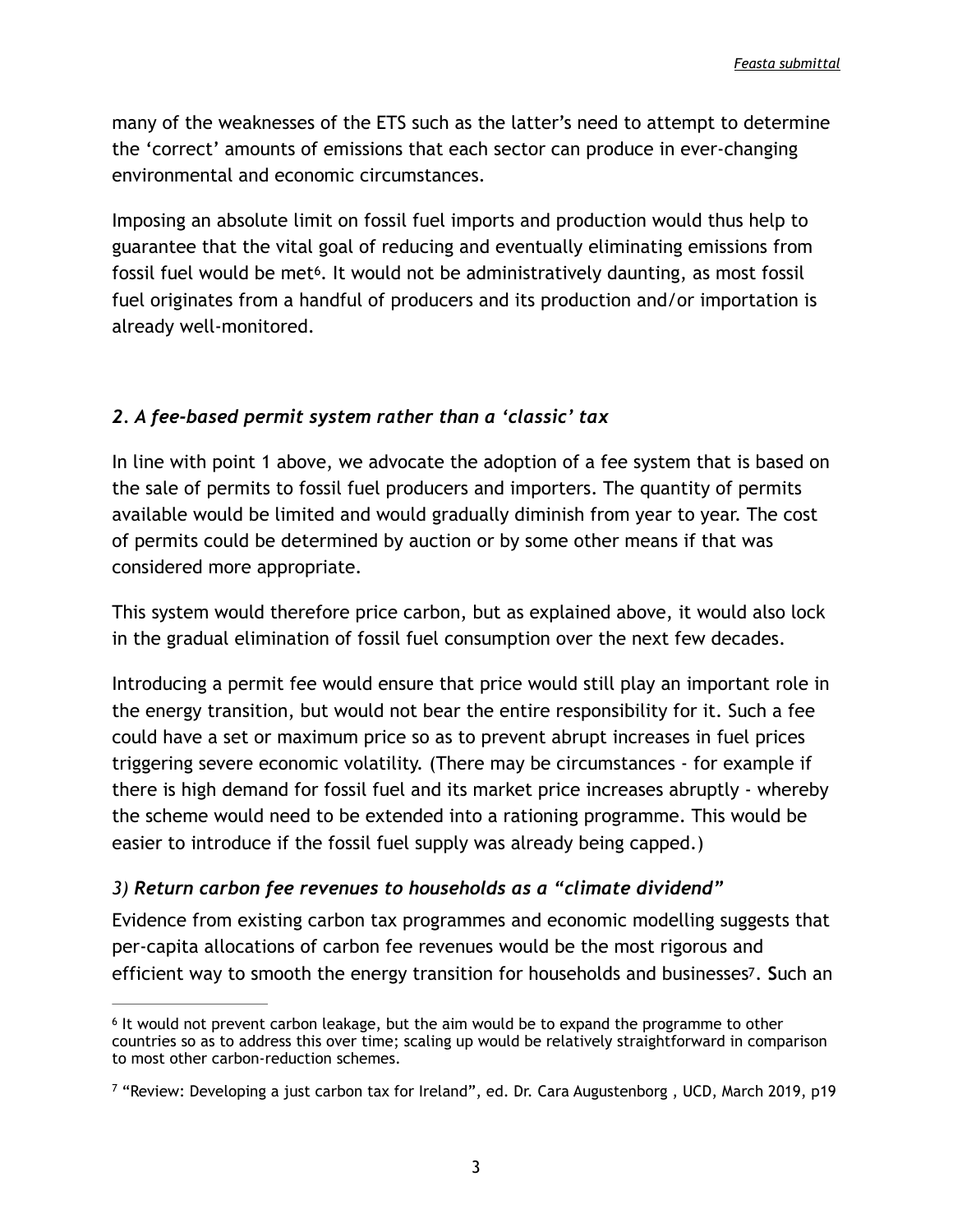allocation would ensure, in a transparent manner, that those who use greater-thanaverage amounts of fossil fuels are systematically compensating everyone else and helping to relieve financial pressure on low-income households.

It should be noted that alternative uses for carbon fee revenues which are frequently proposed, such as infrastructure development, retrofitting and incentivising business to move towards sustainable production methods, while certainly vital, actually fall under the rubric of general economic development. We believe that their funding should therefore not depend on a carbon fee, which by nature has a 'sell-by date' and is variable. This is discussed further in section 5.

A per-capita carbon fee allocation program best reflects the fact that the atmosphere is a common pool resource. Distributing the revenue from a carbon fee or tax as 'carbon cheques' corresponds with the principle that a clean atmosphere is our collective responsibility and right.

# *4) Form a climate justice partnership with a Global South country or bloc of countries to share carbon fee revenues and eliminate emissions together*

We would urge the U.S. government to look beyond the U.S.A. when considering issues of justice in the allocation of carbon tax funds.

A carefully-designed carbon tax allocation programme could have international climate justice and equity built into it right from the start.

As Mike Sandler argues in his submittal to the House Select Committee on Climate Change, the sky belongs either to all of us or to no one. A truly just allocation program would therefore actually distribute allocations from carbon fees to every single person on earth. However, if only one country (or a handful of countries) are imposing a cap and generating the fee from permit sales, and the proceeds are distributed worldwide, the funds will obviously be divided into very modest per-capita allocations and this seems both administratively unwieldy and unfair on those few countries which are submitting themselves to the cap. It would also take time to roll out a global program.

One approach that would take these factors into account while preparing the ground for a future global program would be to establish a "climate justice partnership"

4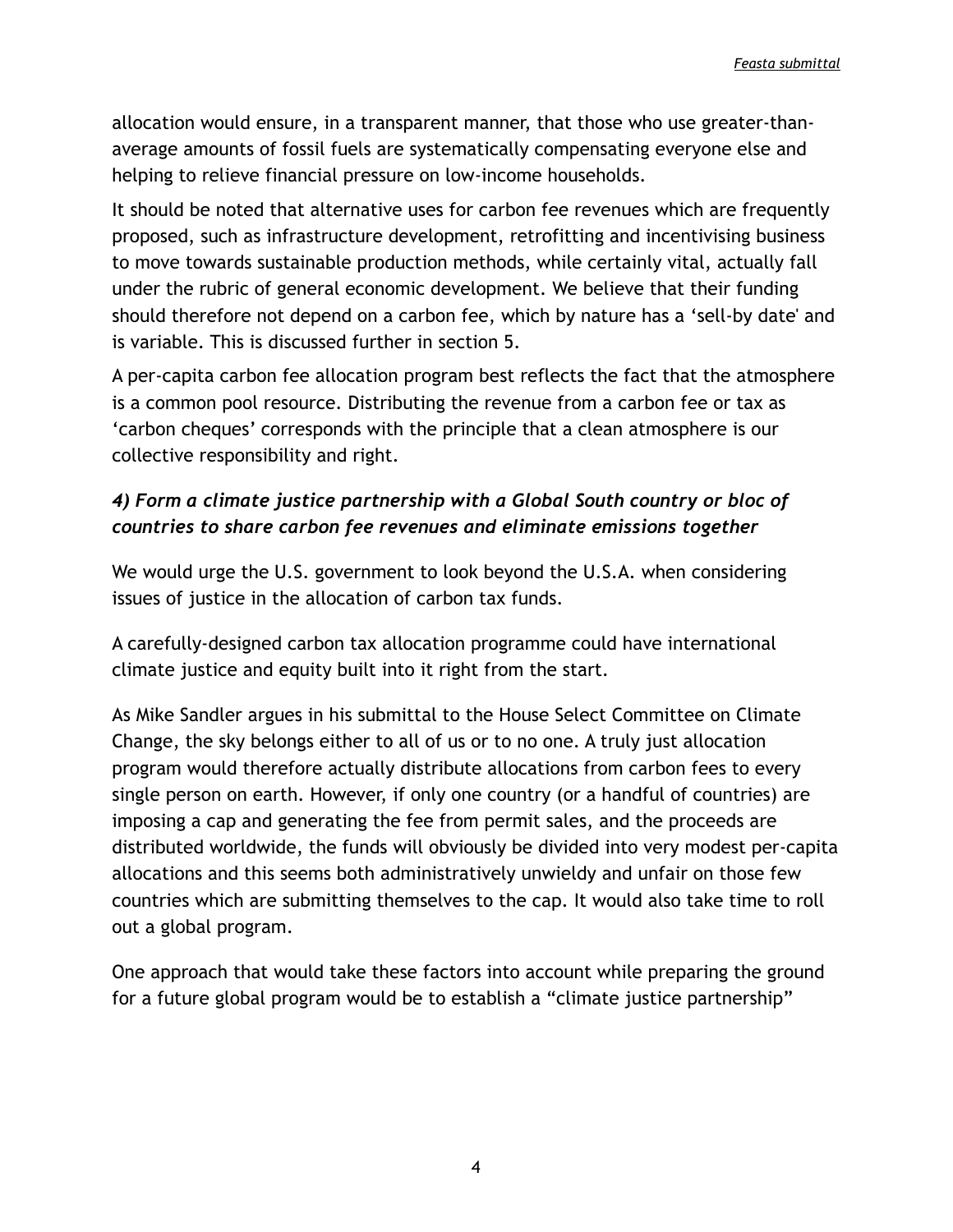<span id="page-4-3"></span>*Feasta submittal*

<span id="page-4-2"></span>between the U.S. and a Global South country or group of countries of similar population $8$ [.](#page-4-0)

Given the urgency involved and the fact that it would take time to set up such a partnership, the U.S. government could unilaterally initiate the programme but set aside a portion of the revenue generated until it finds an appropriate partner. Once a partner had been found (after consultation with development charities and other knowledgeable advisors), the partner's share of the funding would be distributed<sup>9</sup>[;](#page-4-1) depending on the partner country's economic circumstances this may be better done in smaller installments at first, with some funds held aside for later (and U.S. citizens would also receive a modest top-up to their funds, deriving from their own share of the revenue from the partner country).

This system would take into account the fact that the atmosphere is our collective responsibility and would mean that the U.S, being an affluent country, would effectively be subsidising the energy transition of a low-income country. It could easily be scaled up to incorporate other pairs or groups of high- and low-income countries, and could eventually encompass all countries.

Since the low-income country would be using less fossil fuel than the U.S., this means that the 'carbon cheque' that U.S. residents receive would be significantly lower than would be the case if the programme was applied to the U.S. alone (though not so low as would be the case if the allocations were distributed globally but the cap only applied to the U.S.).

This may seem a challenging idea to sell to the American public. Were it to be implemented there would clearly be a strong need for additional measures to support low-income Americans, particularly those suffering from fuel poverty.

One source of additional revenue could be a levy on 'luxury' uses of carbon (e.g. on first class flight tickets and high-emissions luxury vehicle sales and rentals). This

<span id="page-4-0"></span><sup>&</sup>lt;sup>8</sup>An outline of a possible partnership between Ireland and a Global South country to eliminate fossil fuel consumption and promote climate justice can be read here: http://www.capglobalcarbon.org/ 2017/08/11/submission-to-the-citizens-assembly/ Obviously this model can be applied to other countries as well, taking into account differences in population size and per-capita emissions.

<span id="page-4-1"></span><sup>&</sup>lt;sup>9</sup>Distributing this revenue in the low-income country would not be as daunting as one might imagine, as many Global South countries now have extensive experience with cash transfer programmes. See http://www.capglobalcarbon.org/2016/06/05/tackling-climate-poverty-and-inequality-togethermanaging-the-share-in-capglobalcarbon-on-a-global-level/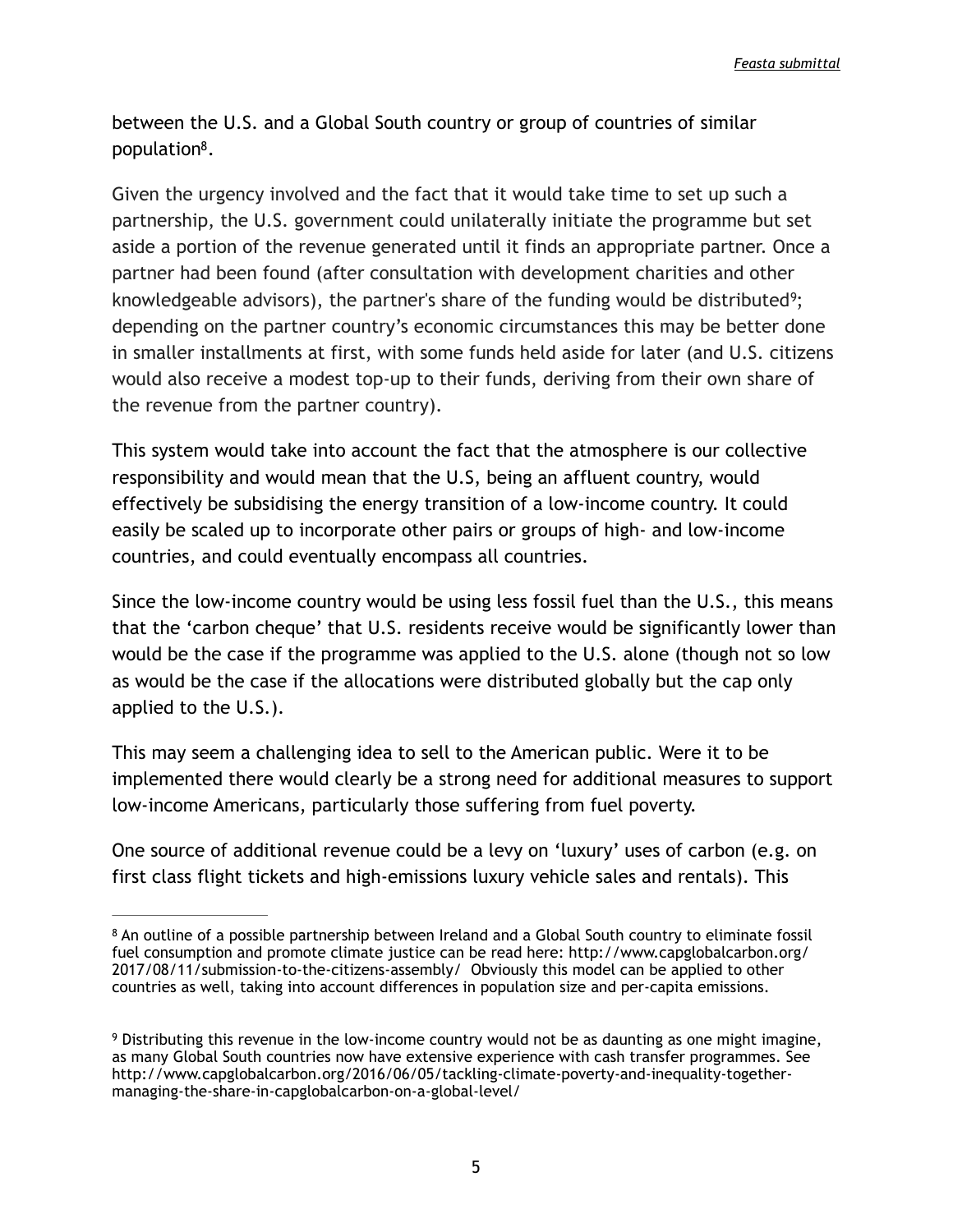would be introduced so as to complement the 'core' carbon fee, in order to help address fuel poverty within U.S. and, in more general terms, provide extra support for those who will be most adversely affected by rising fuel prices.

We urge policymakers to bear in mind that if a climate justice partnership or similar programme is not implemented using a portion of carbon tax revenue, the relatively high per-capita carbon tax revenue in the U.S. would effectively be ring-fenced (or 'enclosed') for the use of U.S. residents alone. This could lay the U.S. open to charges of economic (and atmospheric) imperialism.

Conversely, a climate justice partnership that enabled a low-income country or group of countries to completely eliminate their emissions over time while also increasing their per capita prosperity could significantly reduce poverty and suffering in the short to medium term and would ease the pressure on vulnerable groups in the included countries to engage in risky and/or violent behavior.

## *5) The temporary nature of carbon revenues*

We wish to draw attention to the fact that any carbon tax (or indeed, any program for reducing emissions) ought always to be considered as *temporary* in nature - i.e., at a certain point the revenue from the carbon tax should fall to zero as there should no longer be any emissions<sup>10</sup>[.](#page-5-0) This may seem self-evident, but often appears to be overlooked by analysts.

<span id="page-5-1"></span>If emissions are eliminated then it follows that a carbon tax will be *completely eliminated in absolute terms,* within a relatively short time span. As mentioned above, it is therefore very important not to lock in any kind of long-term dependency on revenue from this tax (for example, using it to maintain infrastructure projects).

Any 'basic income' that derives from the allocation of permit fees will also need to be supplemented with funds from other sources (e.g. a land value tax and/or a tax on financial transactions) if it is to remain viable, and these other sources will need to eventually take over altogether.

<span id="page-5-0"></span> $10$ If there is sufficient innovation in carbon storage then some emissions may still be possible, but this innovation cannot be counted on, and in any case, the emissions would need to be very modest compared to current levels. See for example https://www.washingtonpost.com/news/theworldpost/ wp/2018/05/31/carbon-capture/?utm\_term=.bc83ed9ba317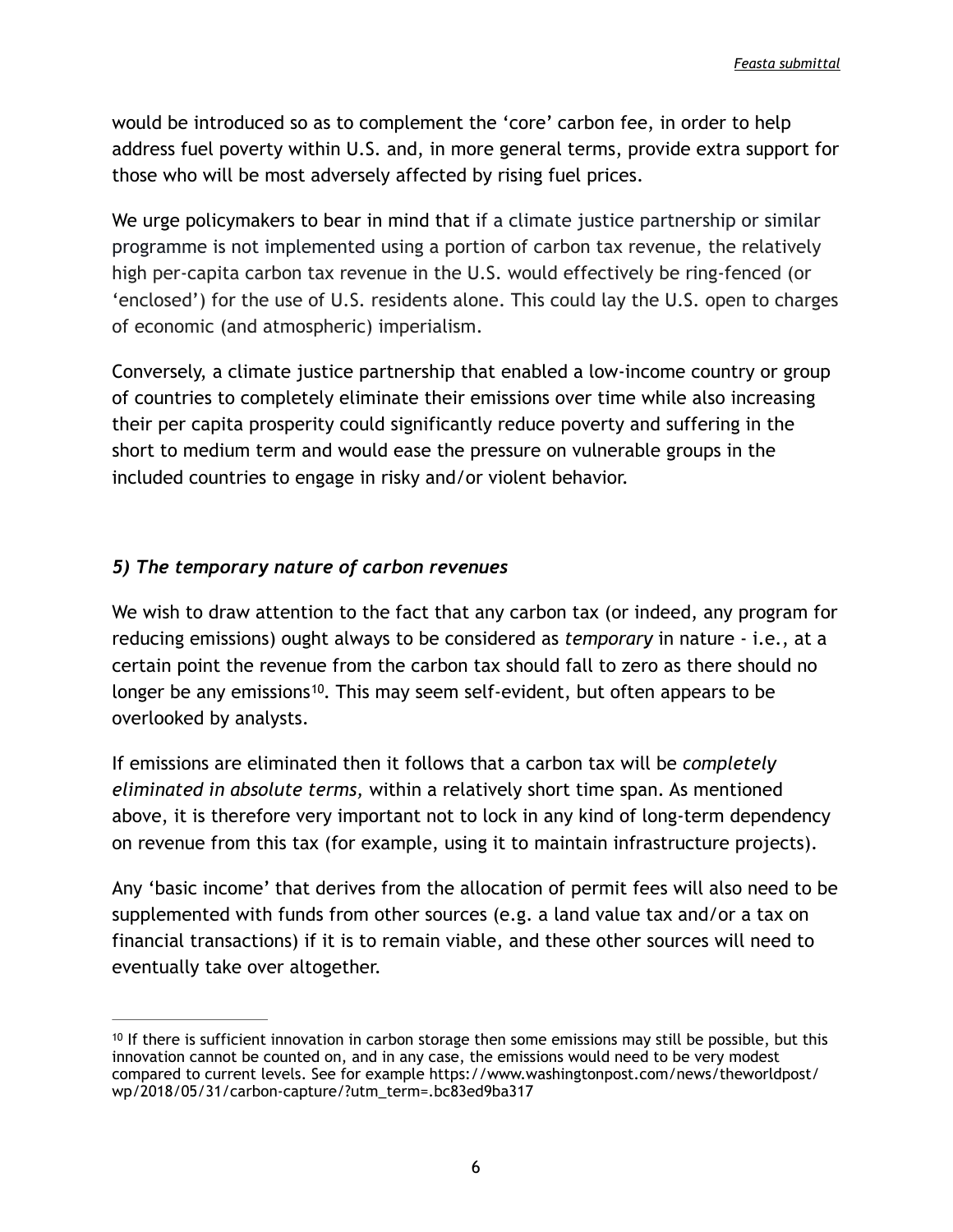Indeed, if all goes well, the revenue from carbon fees will rapidly diminish, sooner rather than later.

### *6) Taking into account the role played by energy in the economy*

A final factor which we believe to be vital to bear in mind when considering carbon pricing is the role of energy in the economy. Simply raising the carbon price and/or imposing a cap on the fossil fuel supply without taking this into account could trigger an economic collapse by choking off various economic sectors' ability to function.

For example, transportation is still highly dependent on oil, and we believe it will be impossible for renewables to fulfil the U.S. economy's transport requirements - as they will need to do in the relatively near future - without major structural changes to the economy that enable a significant decrease in overall energy use<sup>11</sup>[.](#page-6-0)

<span id="page-6-4"></span><span id="page-6-3"></span>We therefore urge policymakers to take into consideration the fact that to become viable, the future U.S. economy will need to include significantly less (and less frenetic) transportation, shorter supply chains (particularly for essential goods), more concentrated housing and workplaces, and working schedules that can adjust to the requirements of renewable energy<sup>[12](#page-6-1)</sup>. To prevent any rebound towards an increase in biofuel production that could happen in reaction to a decrease in fossil fuel supply (with potential adverse effects on emissions and on food production) we also recommend a cap on artificial nitrogen supply for agriculture<sup>13</sup>[.](#page-6-2)

<span id="page-6-5"></span>More broadly, we believe a much clearer vision of what we actually wish the economy to achieve is necessary. What is an economy really for?

<span id="page-6-0"></span><sup>&</sup>lt;sup>[11](#page-6-3)</sup> See section 1 of Feasta's recent submission on the 2019 draft (Irish) national risk assessment: http:// www.feasta.org/wp-content/uploads/2019/06/Feasta-submission-on-strategic-risk-assessment-in-Ireland-June-2019.pdf . An extra layer of complexity is added by the fact that oil is becoming steadily harder to extract, but this does not detract from the argument for phasing it out gradually.

<span id="page-6-1"></span> $12$ Renewable energy has a lower energy return on investment than fossil fuel - sometimes significantly lower - and is only intermittently available. Storage options for renewable energy exist, but are limited, and despite claims to the contrary there is little likelihood that new technology will improve storage. The economy therefore needs to adapt to a renewables-based pace of activity, and this will result in significant economic contraction during the transition period, hopefully followed by the establishment of a 'steady state' economy. See for example https://www.resilience.org/stories/ 2018-11-21/the-limits-of-renewable-energy-and-the-case-for-degrowth/ and https:// www.lowtechmagazine.com/ 2017/09/how-to-run-the-economy-on-the-weather.html#more

<span id="page-6-2"></span>[<sup>13</sup>](#page-6-5) This is explained further here: http://www.feasta.org/2019/10/28/submission-on-the-irish-agrifood-2030-strategy/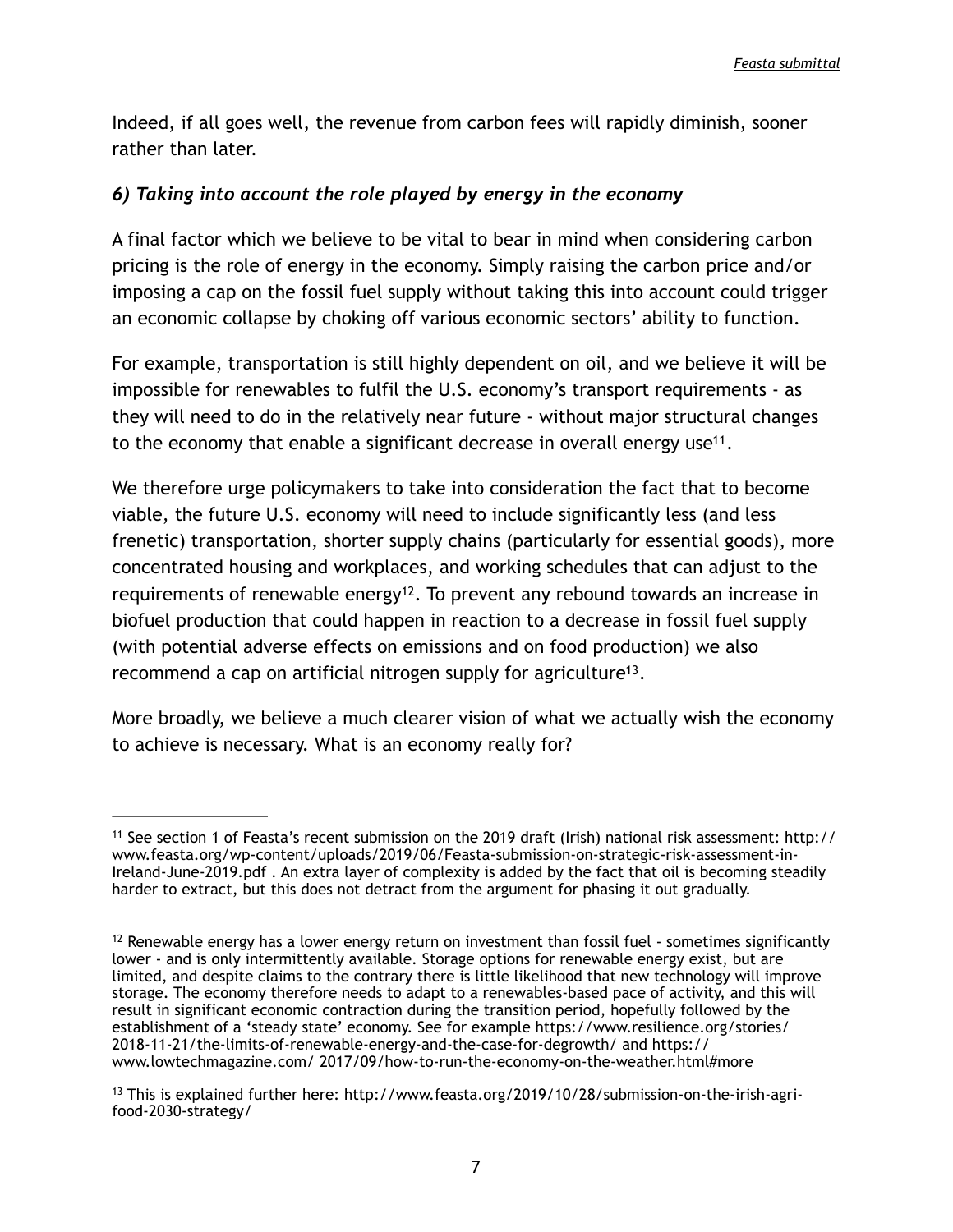<span id="page-7-4"></span>Historically, links between fossil fuel energy use and GDP growth are extremely strong; claims of existing decoupling of growth from emissions either refer solely to relative (i.e. not nearly sufficient) decoupling or use dubious accounting to come up with their figures<sup>14</sup>[.](#page-7-0) The reality is that despite a great many widely-broadcast claims by various governments and international agencies, the feasibility of decoupling economic growth from greenhouse gas emissions is highly questionable.

<span id="page-7-5"></span>We would strongly challenge the widespread emphasis on GDP growth as the ultimate goal for the economy for a great many reasons, environmental but also social<sup>[15](#page-7-1)</sup>. We believe growth actually needs to be set aside as an ultimate goal for the U.S. economy and society, and genuine progress indicators, which include wellbeing, should take its place.

<span id="page-7-7"></span><span id="page-7-6"></span>One sector which is particularly dependent on GDP growth in order to be able to function at present is finance, because of way in which most money is currently introduced into the economy<sup>[16](#page-7-2)</sup>. Freeing the financial system from its dependency on economic growth would be relatively straightforward<sup>[17](#page-7-3)</sup> and far more advisable and feasible than any attempt to decouple greenhouse gas emissions from growth. It is a 'behind-the-scenes' policy that might appear tangential or even irrelevant to the environmental crisis, but that could actually have significant positive social and environmental effects. We would therefore urge financial policymakers to bring

, https://www.greattransition.org/publication/money-for-the-people , and [https://](https://www.monetaryalliance.org)

[www.monetaryalliance.org](https://www.monetaryalliance.org)

<span id="page-7-0"></span><sup>&</sup>lt;sup>[14](#page-7-4)</sup> See for example https://www.tandfonline.com/doi/full/10.1080/13563467.2019.1598964, https:// olis.leg.s- [tate.or.us/liz/2019R1/Downloads/CommitteeMeetingDocument/164466](http://tate.or.us/liz/2019R1/Downloads/CommitteeMeetingDocument/164466) and https://eeb.org/ decoupling-debunked1/

See also an interview with Professor Clive Spash in the April 2019 Feasta podcast: http:// www.feasta.org/2019/03/15/beyond-the-obvious-novel-podcasts-for-enquirers/

<span id="page-7-1"></span><sup>&</sup>lt;sup>[15](#page-7-5)</sup> https://www.theguardian.com/politics/2018/sep/16/the-eu-needs-a-stability-and-wellbeing-pactnot-more-growth

<span id="page-7-2"></span><sup>&</sup>lt;sup>16</sup>We are referring here to the financial system's dependency on credit demand in order for new money to be introduced into the economy. Studies have indicated that credit demand is closely linked to economic growth (see for example https://voxeu.org/article/credit-demand-supply-and-conditions-talethree-crises).

<span id="page-7-3"></span> $17$ This dependency on growth could be eliminated by allocating the responsibility for introducing new money into the economy to publicly accountable institutions, and ensuring that this money is debtfree. The approach is discussed here: https://www.ft.com/content/

d27b000e-6810-11e8-8cf3-0c230fa67aec , https://sovereignmoney.eu